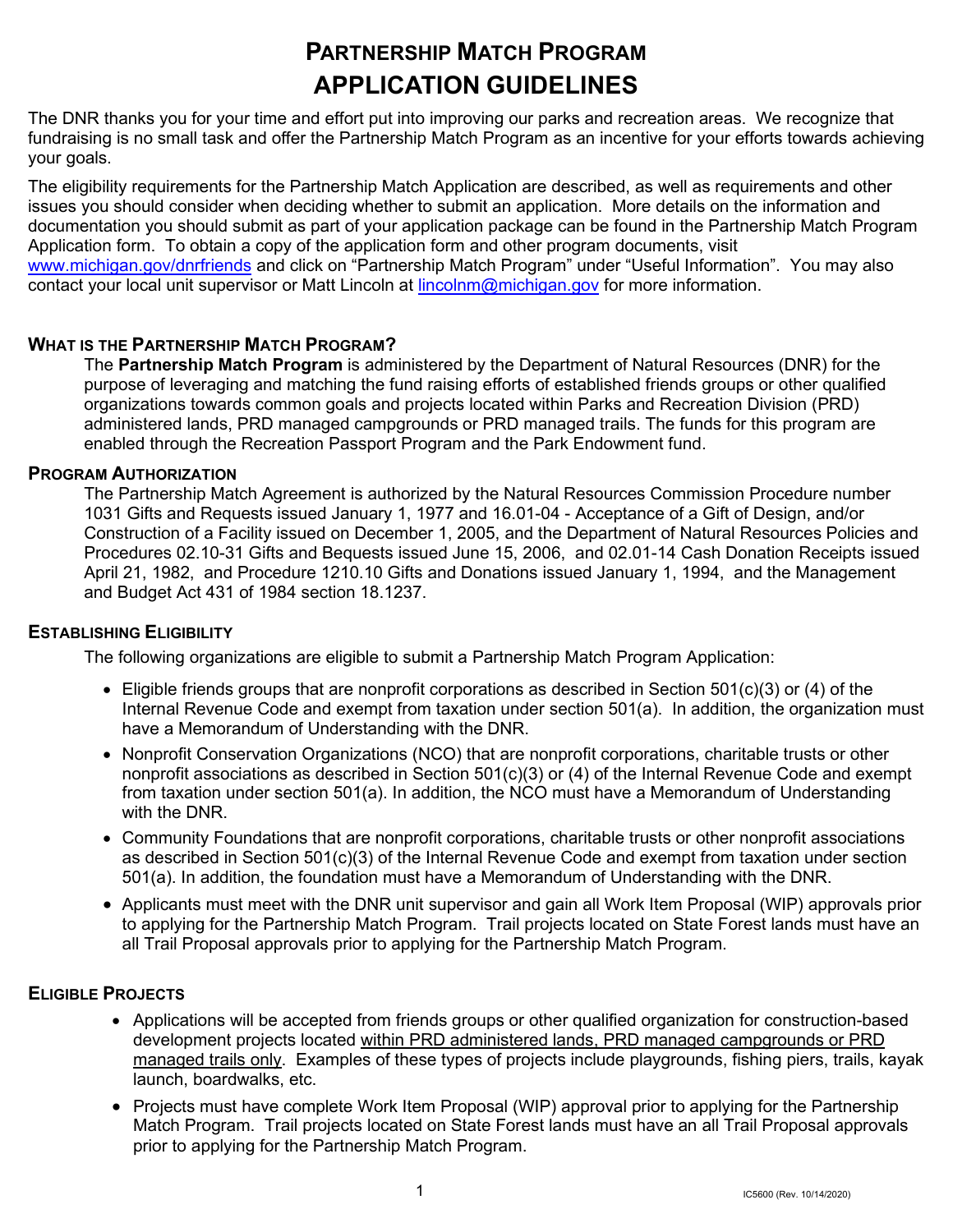#### **ALLOWABLE NUMBER OF PROJECT SITES**

Each application submitted must be for a single project on a single site.

#### **MINIMUM AND MAXIMUM AMOUNTS**

In order to serve as many organizations as possible, we anticipate the total value of State materials and/or services to be between \$5,000 and \$20,000.00, depending on funding availability and the number of applicants.

# **NUMBER OF ALLOWABLE APPLICATIONS FROM A SINGLE APPLICANT**

There is no limit to the number of applications that can be submitted within a funding cycle. However, the applicant will be asked to prioritize multiple applications. Only the highest priority application will be eligible to receive the maximum number of points listed in the Partnership Match Program application.

#### **ELIGIBLE PARTNERSHIP SCENARIOS**

Communication with the local unit supervisor (park manager) should begin no later than 1 month prior to the application deadline to ensure signators have a chance to review the application. The proposed project can be programmed in the following three scenarios which will be determined by coordinating the application with your local unit supervisor.

- 1. 501(c)(3) gifts the money to the DNR and the State implements the project through their project implementation processes.
- 2. The DNR donates materials and the  $501(c)(3)$  implements the project.
- 3. The DNR and the 501(C)(3) each agree to implement their own portion of the project as separately administered projects.

#### **GIFT & ACCEPTANCE AGREEMENT**

An UNSIGNED Gift & Acceptance Agreement draft is required as part of the application. The short form is used for scenario 1. The long form is used for scenarios 2 and 3. Work with your local unit supervisor (park manager) to fill out the agreement draft completely including all items under Section 3 of the Partnership Match Program Application transferred to "Exhibit A" of the Gift & Acceptance Agreement draft. This draft document should be submitted along with the Partnership Match Program Application.

## **MATCH REQUIREMENTS**

The total value of materials and/or services provided by the applicant's organization may be no less than 50% of the estimated total project value. Applicants must provide proof of adequate funds for a minimum of 50% of the total project cost in the form of a bank account statement from the 501(c)(3) organization account and/or letters of commitment from external funding sources. Architectural, Engineering and Design services are not eligible towards the match amount. Work incurred during past phases of a large scale project is also not eligible towards the match amount.

Volunteer and/or in-kind services may be used as match, but must be documented with a letter of commitment and assigned a monetary value based on the current IRS federal rate for volunteer services. The estimated rate is \$28 per hour.

# **PROJECT TIMELINE**

Projects must not begin until the Gift & Acceptance Agreement has been signed by the parties involved. Upon execution, the project should be completed within 2 years.

#### **Deadline for all applications is January 22, 2021.**

Awards are expected to be announced in April, 2021.